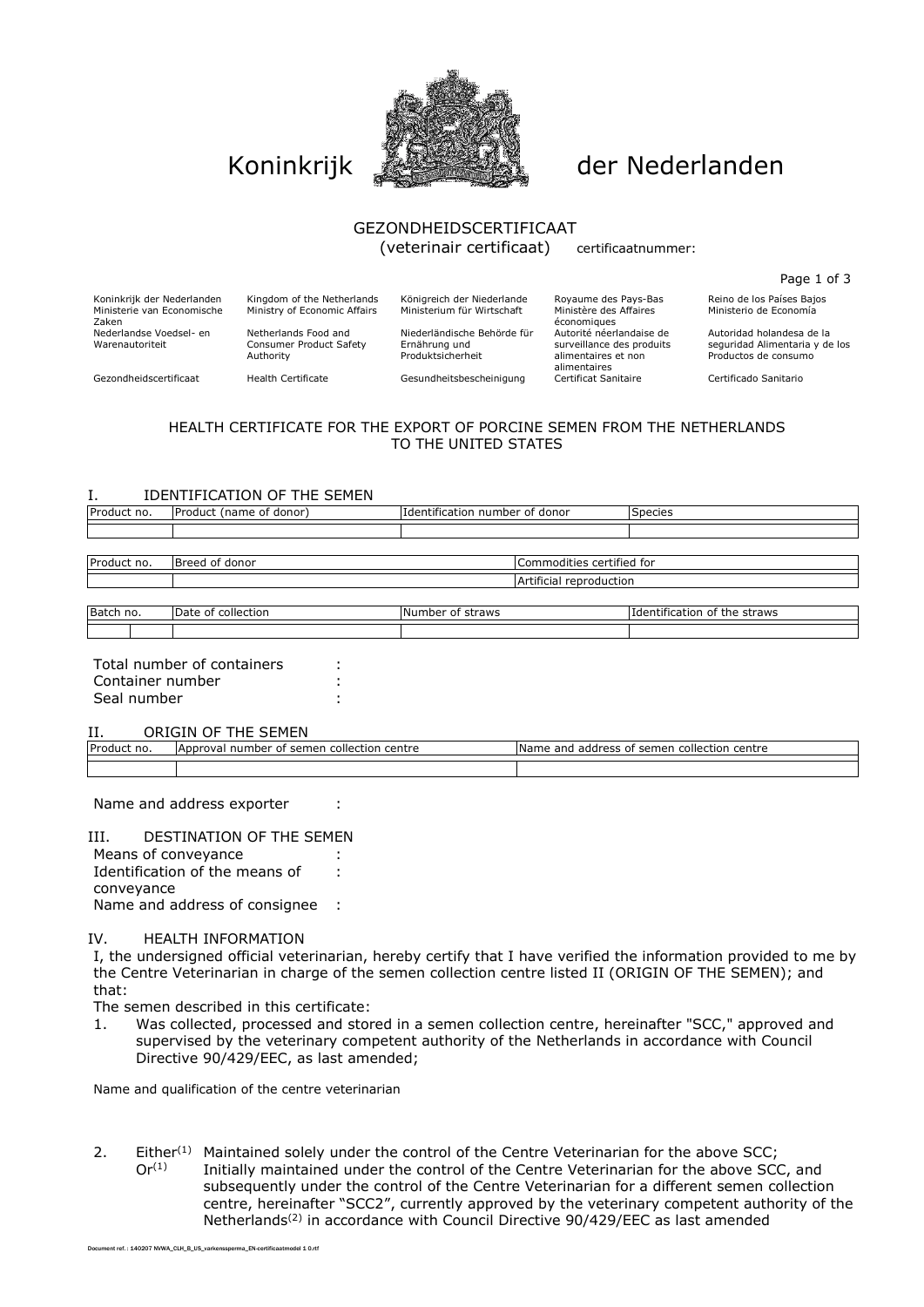Name and qualification of the centre veterinarian

- 3. Was kept separate<sup>(3)</sup> from other semen not intended for export to the United States;
- 4. Was shipped in a new or thoroughly cleaned and disinfected container (that, in the case of frozen semen, was charged with fresh, unused liquid nitrogen) that was sealed with an intact, tamperproof seal recognized by the Netherlands, and as recorded above;

Each semen donor (and teasers, if used):

- 5. Was established as a resident of an approved SCC only if admitted by a formal process of quarantine, observation, and testing, in accordance with Council Directive 90/429/EEC, as last amended;
- 6. Was transported to the SCC in a vehicle that was cleaned and disinfected;
- 7. Was not imported into the Netherlands from a region that is not recognized by the USDA in 9 CFR Part 94<sup>(4)</sup> as free of foot-and-mouth disease, rinderpest, and swine vesicular disease, or designated by USDA in 9 CFR Part 94 as affected with African swine fever
- 8. Did not originate from or was not imported into the Netherlands from a region where classical swine fever (CSF) is known to occur (except for the APHIS defined European CSF region), as indicated in 9 CFR Part 94(4) and other official APHIS publications; has not been commingled with domestic swine that at any time were in any of these regions; and has not transited such regions unless moved directly through the region in a sealed means of conveyance with the seal determined to be intact upon arrival at the point of destination;
- 9. Either<sup>\*</sup> Has not been in, or commingled with any domestic swine from, a restricted zone<sup>(5)</sup> in the APHIS-defined European CSF region established because of an outbreak of CSF in domestic swine or wild boar;
	- $Or^*$  Has been in a restricted zone<sup>(5)</sup> in the APHIS-defined European CSF region established because of an outbreak of CSF in domestic swine, but was not commingled with any domestic swine of such a region, and was not collected for export to the United States, from the time of detection until the designation of restricted zone was removed by the competent veterinary authority of the Netherlands or until 6 months following depopulation of the domestic swine on affected premises in the restricted zone and the cleaning and disinfection of the last affected premises in the zone, whichever time was later. Dates of outbreak designation and removal of restrictions: ……………………… ;
	- $Or^*$  Has been in a restricted zone<sup>(5)</sup> in the APHIS-defined European CSF region established because of the detection of CSF in wild boar; but was not commingled with any domestic swine of such a region, and was not collected for export to the United States from the time of detection until the designation of restricted zone is removed by the competent veterinary authority of the Netherlands. Dates of outbreak and removal of restrictions: …………………. ;
- 10. Has not transited a restricted zone(5) as described in IV. 9., unless moved directly through the zone in a sealed means of conveyance with the seal determined to be intact upon arrival at the point of destination, or unless the semen was collected after the periods described;
- 11. During the 60 days prior to semen collection for export to the United States, was/were not corralled, pastured or held with other animals under any restrictions due to animal health concerns;

#### Additional (post-collection) certifications:

- 12. Any outbreaks of communicable disease reported by the SCC after collection from the donors listed in this certificate, but prior to the time of the shipment's consignment to the United States, have been investigated and resolved by the national Competent Authority;
- 13. There have been no cases reported or suspected of foot-and-mouth disease, rinderpest, African swine fever or swine vesicular disease in the country or region of origin between the time when the semen for export to the United States was last collected and the date of shipment.

#### Notes:

- This certificate must be issued within 30 days of arrival of the consignment in the United States.
- Every straw should be marked and the numerical or alphanumerical sequences should include the SCC approval number, donor breed, individual animal ID and date of semen collection.
- The sealed shipping containers must be delivered to the port of embarkation for direct shipment to the United States with no stops other than those provided for on the USDA import permit.
- Date of collection: shall be indicated in the following format: dd/mm/yyyy.
- Donor identity: shall include the official identification mark of the animal in accordance with Council Directive 2008/71/EC of 15 July 2008 on the identification and registration of pigs (OJ L 213, 8.8.2008, p.321).

(1) Delete as appropriate.

(2) In cases where porcine semen was collected, processed and stored in one Member State, but further traded to or stored at an approved porcine SCC2 in another Member State prior to export to the U.S., copies of animal health certificates for Intracommunity trade, as set out in Annex D to Directive 90/429/EEC, must accompany the shipment.